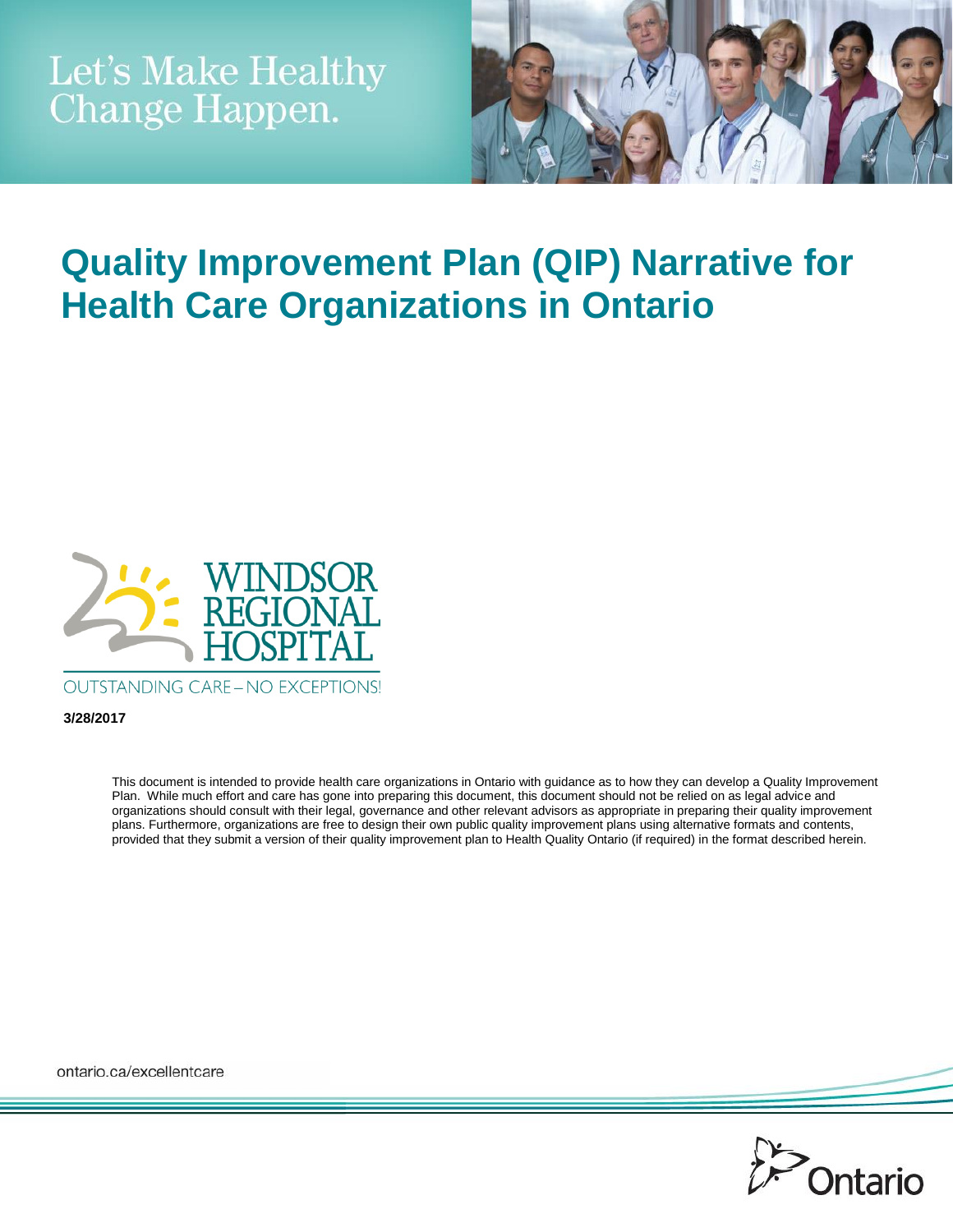#### **Overview**

Message from President & CEO, David Musyj.

Windsor Regional Hospital's (WRH) 2017/2018 Quality Improvement Plan (QIP) continues to build on our Vision of Outstanding Care…No Exceptions! The QIP aligns with the Erie St. Clair Local Health Integrated Network (ESCLHIN) priorities, the Health Services Accountability Agreement (HSAA), Ministry of Health and Long Term Care, and Windsor Regional Hospital's Strategic Plan (2016-2020), which was recently revised in collaboration with Leamington District Memorial Hospital. The new Strategic Plan reflects the changing landscape of health care delivery with its increased system demands, the ongoing planning for the future of health care in our LHIN, and the continued pursuit of a new state-of-the art single site acute care hospital.

To Strengthen the Culture of Patient Safety and Quality Care is one of Windsor Regional Hospital's strategic directions. The QIP is based on a comprehensive assessment of opportunities to improve quality and safety and reflects quality themes that support our vision for a high performing health care system. The QIP builds on the plan from previous years with the ongoing commitment to improve in areas that have been the focus of quality improvement. The QIP reflects the overall mission to Deliver an Outstanding Patient Care Experience Driven by a Passionate Commitment to Excellence. The work of our 4000 staff, over 500 physicians, and 600 volunteers demonstrates the compassion, commitment and excellence in the pursuit of our vision.

It has been over three years since realignment and the goal remains – to ensure patients have the same high quality experience. As the President & CEO, I made the commitment to our patients and staff, "At the end of the day, no matter what campus a patient steps onto, their experience will be the same – Outstanding!".

The 2017/2018 QIP was vetted through various process improvement teams, the Executive team, the Patient and Caregiver Council, the Medical Advisory Committee (MAC), the Board Finance Sub Committee, and the Quality of Care Committee, who made recommendation to the Board of Directors for approval. Our QIP reflects a commitment to optimizing and standardizing practices across our two large acute care sites allowing for consistent and continuous improvement efforts.

Windsor Regional Hospital is committed to making improvements in a substantial way, and the QIP focuses on 16 indicators; 11 priority and 1 additional indicator identified by Health Quality Ontario (HQO) for acute care hospitals, and 4 legacy/other indicators we selected. The 4 legacy/other indicators remain a part of this year's QIP to improve on the progress to date, sustain the improvements made over the past year, and continue to standardize across our two acute sites.

The 17/18 QIP indicators include: Priority Indicators Medication Reconciliation at Admission; Medication Reconciliation at Discharge; • 90th percentile Emergency Department (ED) Length of Stay for Complex Patients; Risk Adjusted 30 Day All Cause Readmission Rate for Patients with CHF (QBP Cohort); • Risk Adjusted 30 Day All Cause Readmission Rate for Patients with COPD (QBP Cohort);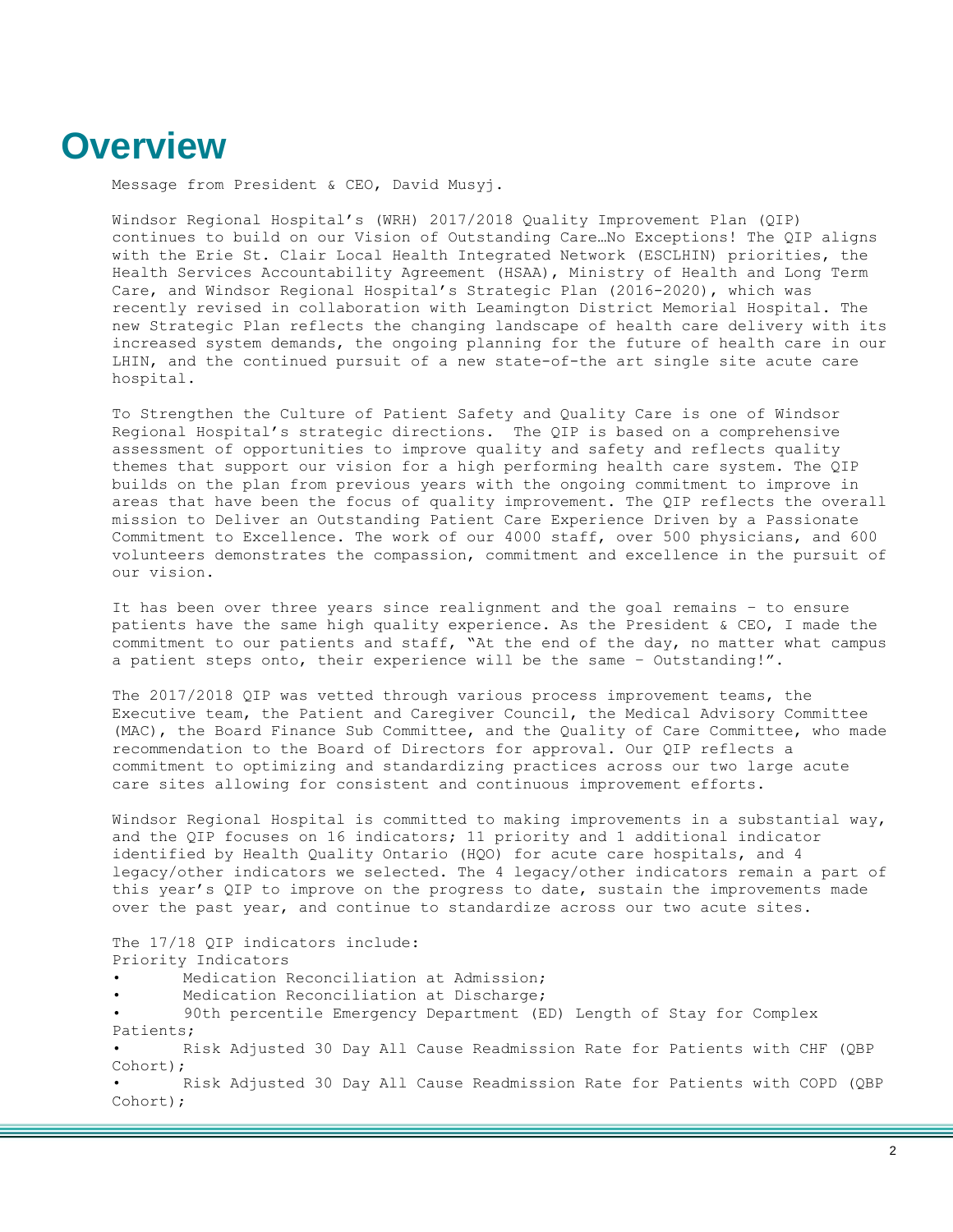• Risk Adjusted 30 Day All Cause Readmission Rate for Patients with Stroke (QBP Cohort); Home Support for Discharged Palliative Patients; Patient Experience - Would You Recommend Inpatient Care?; Patient Experience - Would You Recommend Emergency Department Care?; • Patient Experience – Did You Receive Enough Information When You Left the Hospital? • Alternative Level of Care (ALC) Rate - Acute Additional Indicator • Hospital Readmission for a Mental Illness or an Addiction Legacy/Other Indicators • Hospital Standardized Mortality Ratio (HSMR);

- Falls with Injury for Patients Admitted to Hospital;
- Use of the Surgical Safety Checklist;
- Hospital Acquired Infection (HAI) Rate

The indicators identified in this year's QIP are all transformational and measure important areas for quality improvement. Change ideas resulting in performance improvement stimulates new ways of thinking about how to improve quality. The QIP fuels conversation about quality among board members, senior leaders, physicians, individual clinicians and front line staff. Performance improvements across the indicators identified in the QIP can be achieved by collaboration among sectors, support from the LHIN, research of best practices, consultation and support with our health care partners, review of our own data, and feedback from staff, patients, and their families.

In 2014 after realignment, Windsor Regional Hospital initiated the Standardization and Optimization Program (SOP). The consulting firm KM&T provided our leadership team with the necessary oversight to enable SOP to focus efforts on the standardization of services between the two acute care campuses. SOP continues to work collaboratively with teams comprised of patients, front line staff, physicians and the leadership team to understand current practice and process, and re-design them to incorporate best practices from within and outside the organization.

Empowering front line staff to learn skills to drive continuous quality improvement within their own departments is another outcome of this work.

For 2017/2018, the SOP projects include:

- Patient Flow Improvement
- Quality Based Procedures (QBP) Pathway Improvement
- Standard Unit

The Patient Flow Improvement project will use best practices, Lean/Six Sigma methodology and project management tools, to improve the current patient flow process. Led by a cohort of WRH employees undergoing Lean/Six Sigma Green Belt training, the goal of the patient flow project will be to improve the patient experience and improve efficiency overall related to length of stay, overall occupancy and capacity, readmission rates, and the reporting structure.

Leveraging best practices, the Quality Based Procedures (QBP) Pathway Improvement project will integrate and standardize Order Sets, Clinical Pathways and Patient Experience Pathways, increasing their adoption by the care teams, patient and families. This project seeks to improve the patient experience and improve efficiency related to length of stay, cost per case, readmission rates, and improving and expanding on the current reporting structure.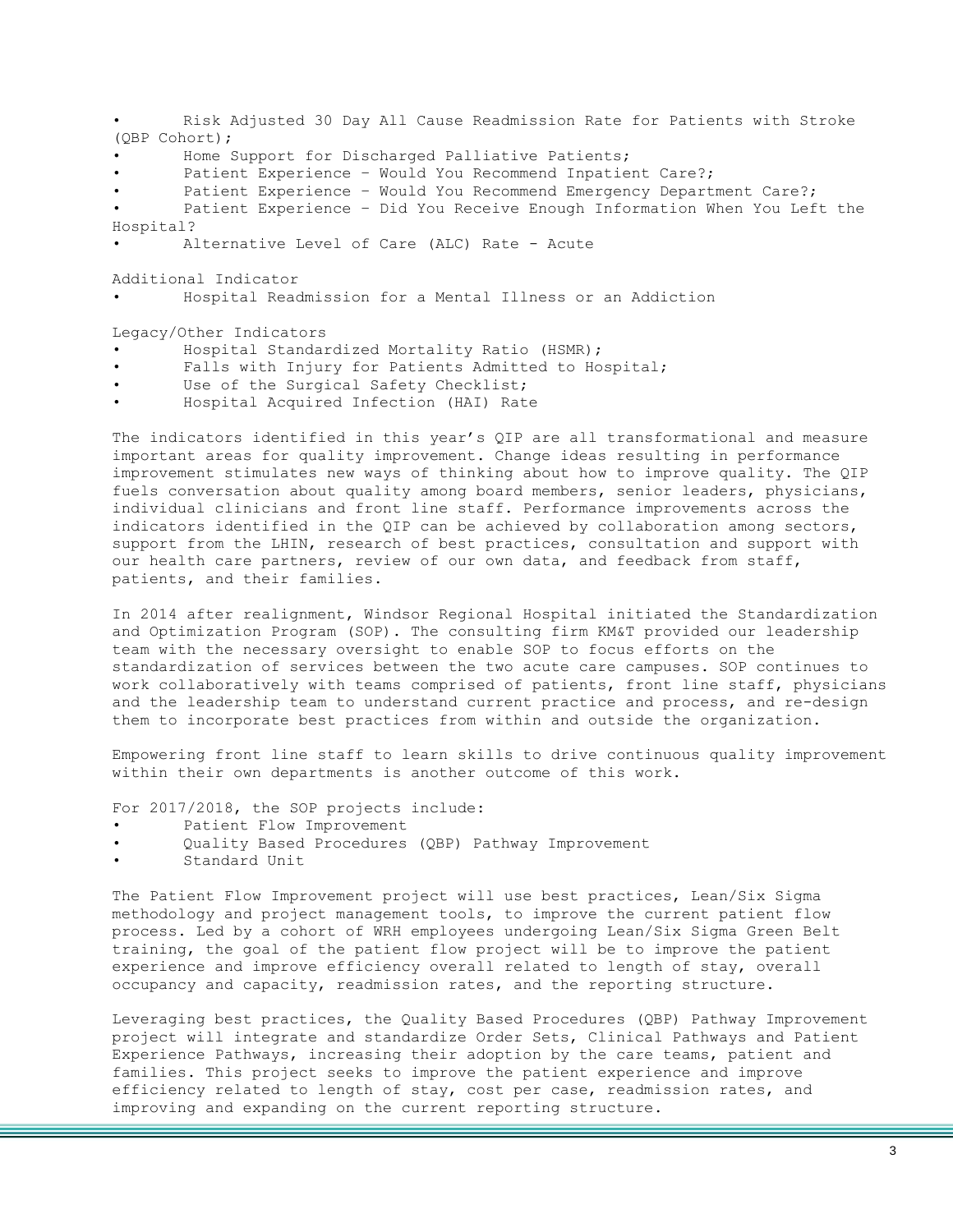The third SOP project will focus on the Standard Unit where processes are developed and implemented to reduce or eliminate patient harm by following 'best practices', creating an environment where the patient receives the same care at both campuses, and creating an environment where all nurses have the assurance that basic practices will reduce patient harm and these practices are known, understood and practiced by all medicine and surgical nurses. Nursing staff receive specialized 'Model of Care' training where 8 standardized processes and practices that are in place on the Standard Unit are taught. This includes: care rounds, in-room patient white boards, performance boards, shift to shift report, transfer of accountability, leadership rounding, safety huddles, and comfort rounds.

Model of Care training is a major part of quality improvement at WRH and was introduced as a result of post realignment standardization and the decision to have RN's and RPN's working together across most clinical areas at both acute care sites. This was a shift from the RN only nursing model at one of our sites. Developed and led by our Chief Nursing/Operating Executive, the roll out of Model of Care in 2016 focused not only on the change in practice, but also ensuring that nursing staff had the necessary tools and appreciation for working as a team delivering a best practice model. A multifaceted approach to staff education was developed that supported the skill mix changes being implemented at one campus and the enhancement to the scope of practice at the other site. This Model of Care training continues in 2017/2018.

### **QI Achievements From the Past Year**

The 2017/2018 QIP sets aggressive targets that are based on theoretical best or best elsewhere, with planned improvement initiatives to build on the successful processes and best practices of previous years. The objectives identified in this year's QIP continue to reflect a multiyear strategy that supports the tenets of an operating model for the two acute sites. This is important as we move forward with the planning for a new single site acute care hospital.

WRH continues to:

• Optimize capacity and re-balance activity across both acute care sites;

Adopt a community-wide approach to patient quality and safety;

Facilitate and implement best practices and models of care and standardization of both clinical

and non clinical processes and practices;

Explore operational efficiencies with a higher critical mass of activity;

Explore opportunities for improved operating efficiency through economies of scale in

administrative and support services;

Improve coordination and consistency in service delivery;

Support the single unified professional staff, unified medical departments and a single Medical

 Advisory Committee (MAC) to facilitate improved inter-site access to clinical consultation

services and clinical technologies;

• Allow the administration/professional staff to make day to day operational decisions and the Board

to govern with the vision of the future.

This past year, strategies to reduce patient falls with injury have been a focus for improvement and have produced positive results. As we have in past years, we operationalized the falls indicator so that it relates to acute care and is reflected as the rate of inpatient falls with injury per 1000 patient days. The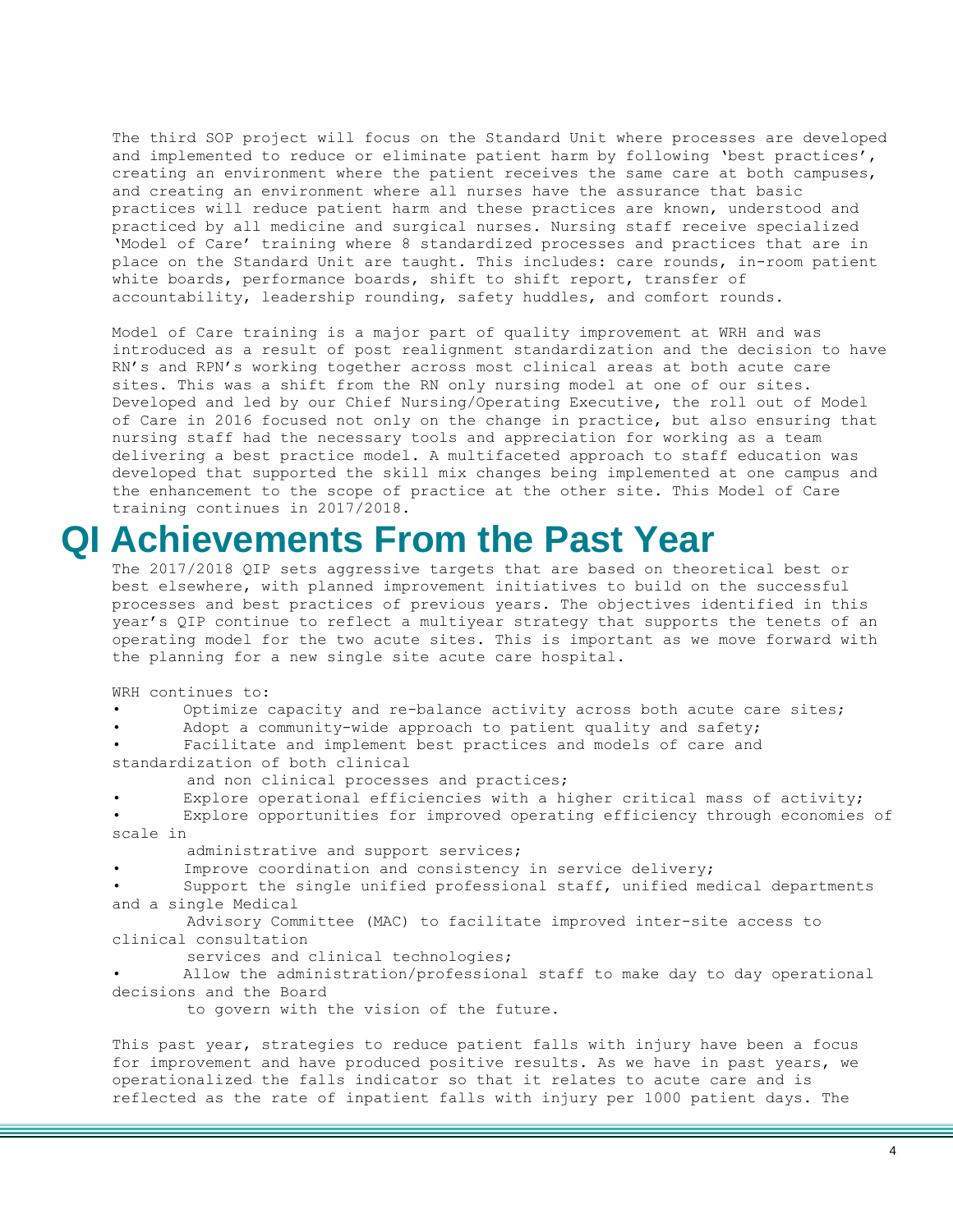Fall Prevention Program at the Metropolitan campus has achieved impressive outcomes in the prevention of falls and falls with injury achieving a fall with injury rate of .05/1000 patient days since its launch. Following realignment, the goal was to accomplish the same level of success at the Ouellette Campus, and in the three years since introducing the Fall Prevention Program to the Ouellette Campus, the fall with injury rate has decreased from .79/1000 patient days to .05/1000 patient days. Maintaining these results remains a priority for Windsor Regional Hospital.

HSMR has been the focus of the work of the Medical Quality Assurance (MQA) Committee with initiatives involving front line and medical staff to continue to drive improvement. Strategies led by the MQA in collaboration with Health Records and Decision Support are ongoing and include: regular documentation and coding review; case level review on in-hospital sepsis and 5 day mortality post major surgery cases; ongoing review of record level data submitted to CIHI as part of HSMR; and monthly department review of charts, and compliance with our Acuity Summary Form, structured discharge summary and the physician/service deficiency report.

To demonstrate our performance this past year, our frontline staff, leadership and medical staff presented at various conferences across North America and Europe. A few examples include:

5th Annual Accreditation Canada Quality Conference (April 2016): Presentation: Partners in Design:

Meaningful Patient Engagement in Process Improvement;

IHI International Forum on Quality and Safety in Healthcare (April 2016): Fixing More than a

Fracture: Collaboartive Partnerships Improve Patient Outcomes;

• Accreditation Canada, Quality Conference (April 2016). Partners in Design: Meaningful Patient

Engagement in Process Improvement

IHI International Forum on Quality and Safety in Healthcare - Sweden (April 2016): Fixing More

than the Fracture:Collaborative Partnerships Improves Patient Outcomes;

RL Solutions Conference (June 2016): Designing a Process and Form for Workplace Safety;

• Ontario Hospital Association Education Series and National Web Conference (June, 2016): Creating a

 Digital Eco-System Advancing Patient Care Through the Use of Technology University of Windsor Biennial Nursing Conference (November 2016:

- Partners in Design: Meaningful Patient Engagement in Process Improvement; University of Windsor Biennial Nursing Conference (November 2016:
- Supporting Healthcare System Transformation: The Patient & Family Centred Partnership Model;

Med Assets Canadian Decision Support Conference: Discover & Inform Changes (December 2016:

Implementing Case Costing at a Large Community Hospital Post Amalgamation

#### **Population Health**

Responsible stewardship combined with innovative thinking will push us to make the best use of limited resources and implement improvement strategies that drive value and effectiveness in the provision of care. Health System Funding Reform has resulted in hospitals in Ontario facing deficits. Windsor Regional Hospital is no exception, and difficult decisions have been made to reduce our deficit.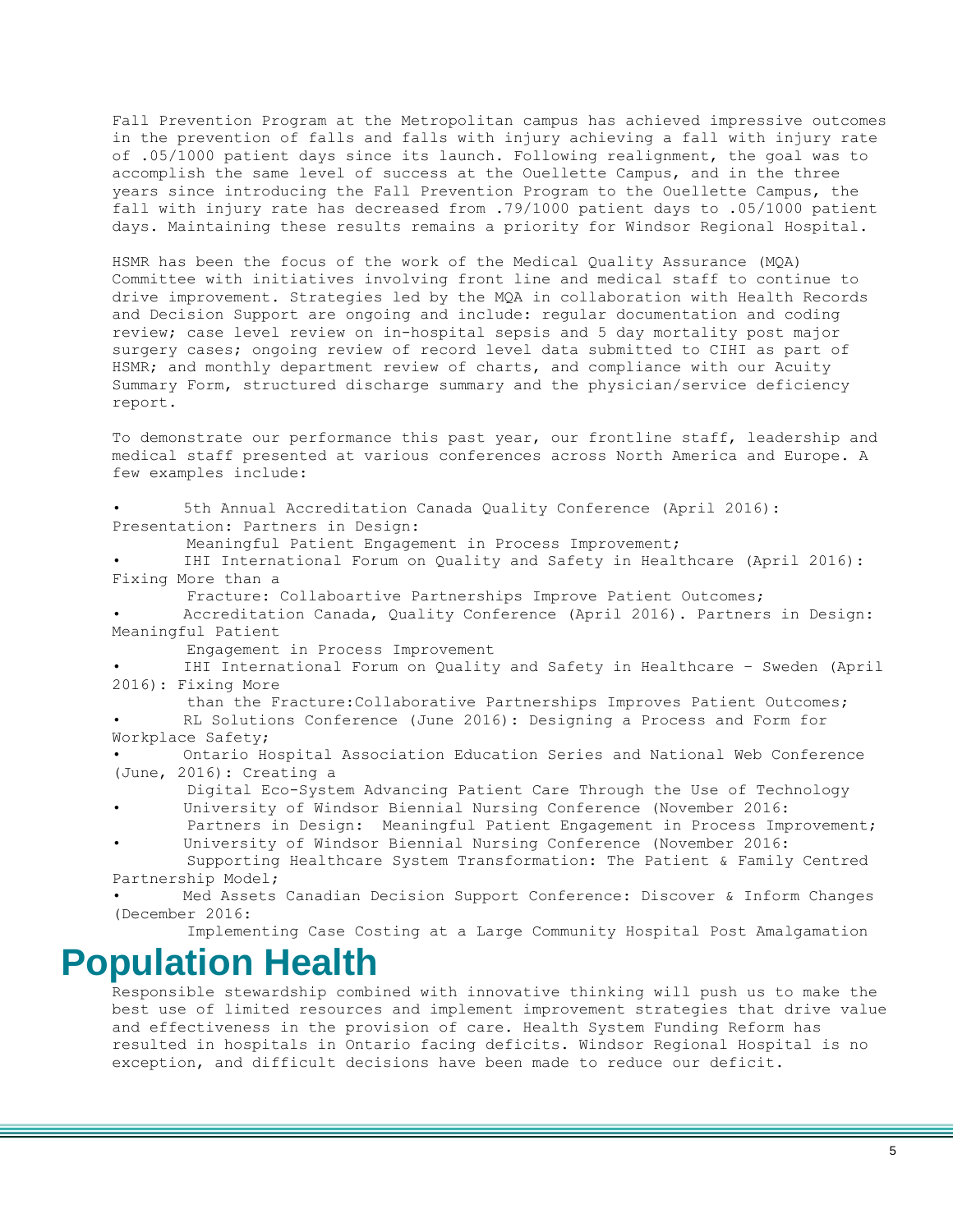Quality Based Procedures (QBP) are a major area of focus and as a source of revenue, they are reviewed and compared to benchmarks on an ongoing basis. A QBP Steering Committee acts as the executive champion to spearhead change management across the organization and provide oversight to project governance. In 2017/2018 we will continue to focus on achieving our QBP targets and maintaining the required quality outcomes. The Standardization and Optimization Program (SOP) as part of their QBP Pathway Improvement Plan will concentrate on five (5) select QBP's; Stroke, COPD, CHF, Pneumonia, and Hip Fracture. Three (3) of these QBP's (CHF, COPD, and Stroke) are highlighted in this year's QIP with the 30 day readmission rate indicator. The QBP SOP teams will work in collaboration with the Decision Support Case Costing Team and Finance on the development of common pathways and support services to help patients transition between hospitals and between hospital and community services.

In January 2017 Windsor Regional Hospital, like other acute care hospitals in the province, experienced a spike with an influx of patients to the Emergency Department and then admitted to an inpatient bed.. This surge saw on average 40 'Admit No Beds (ANB)' (minimum of 20 to a maximum of 60) at our two acute sites. This increased demand resulted in OR cancellations, patients admitted to unconventional and overflow areas and a drain on nursing resources. As a result, WRH continues to move forward with system wide surge protocols to respond to the increasing demand on acute care services. WRH is committed to leading positive system change in collaboration with our partners in improving health and delivering value to the patients we serve.

### **Equity**

Health care equity focuses on the health system's ability to provide equitable health care services. In 2014, Windsor Regional Hospital collaborated with Henry Ford Health System in Detroit, Michigan, and implemented AIDET training. AIDET (Acknowledge, Introduce, Duration, Explanation and Thank you) is a program that teaches staff to communicate with patients and their families as they do with one another and to be sensitive to cultural/social differences and reinforcing communication with vulnerable populations. This training continues in 2017/2018. Since its introduction, over 2000 front line staff, the leadership team, volunteers, and physicians have received this training.

In addition, the Patient Experience Task Force ensures that Patient and caregiver knowledge, values, beliefs and cultural backgrounds are incorporated into care planning and they help to inform decision making.

## **Integration and Continuity of Care**

The realignment of programs and services across Windsor's two acute care hospitals in 2013 provided the necessary first step toward the future of healthcare in our community and a new single site acute care hospital. For care to be truly patient centered, it must be coordinated. The realignment of services across acute and subacute care has provided the opportunity for greater integration between sectors. The goal is for healthcare in our community to operate within an integrated healthcare system that will help ensure that patients move from one care setting to another with fewer barriers. Healthcare is delivered by various providers including primary care, acute care hospitals, tertiary or sub acute hospitals, long term care homes, public health and community health service providers. The realignment provided an opportunity for formalized connections to support coordinated and efficient care across the continuum for residents in the Erie St. Clair LHIN. In this community, partnerships continue to be forged to create a complete system of care that is inter-connected and works for every patient. This realignment also reinforces government supported initiatives toward more community-based care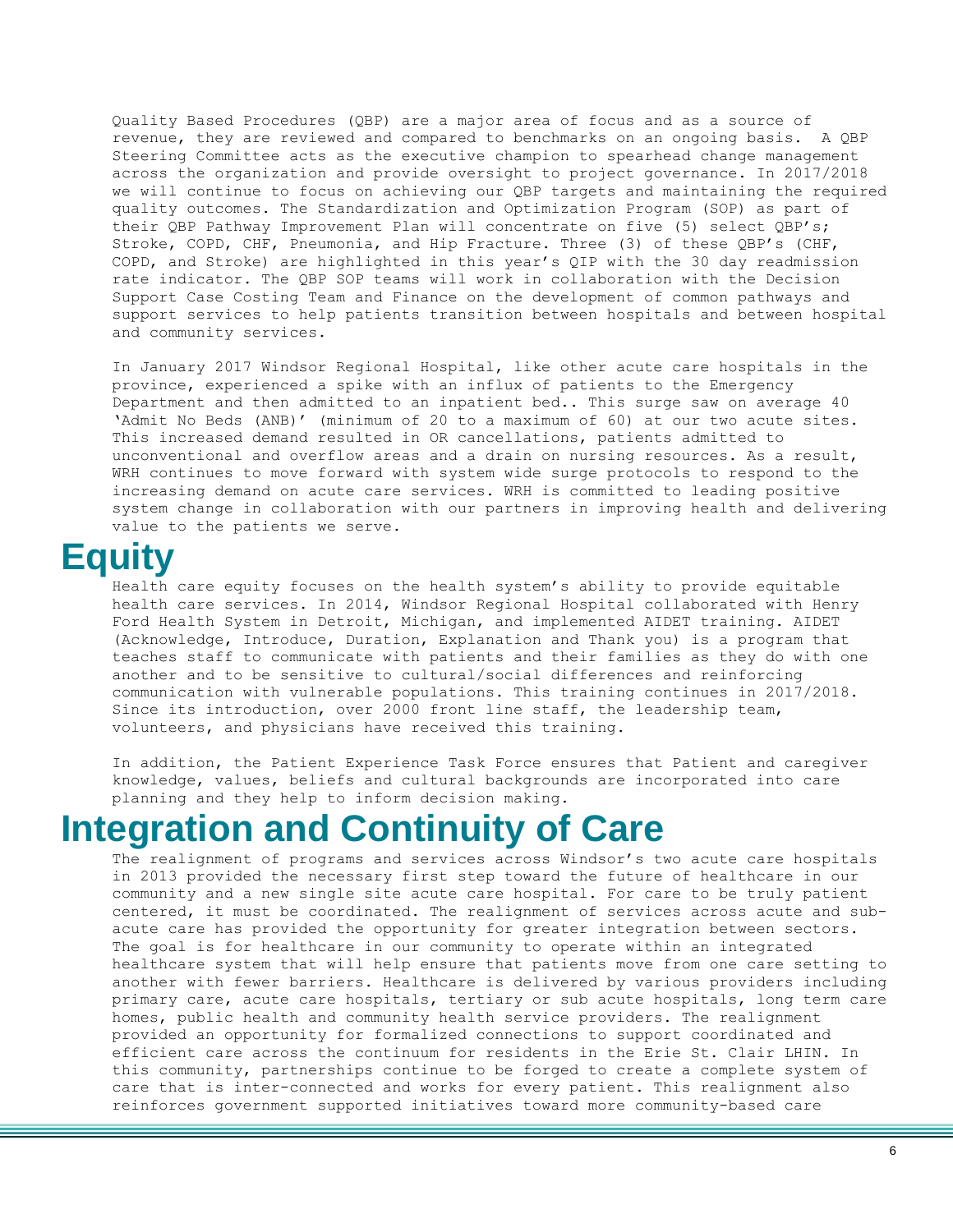changing the demands and requirements of the acute health care service delivery system. The introduction in this year's QIP of the indicator – Home Support for Discharged Palliative Patients, is an example of a system wide continuity of care.

Windsor Regional Hospital is a key partner and a leader with its community partners, maintaining strong relationships with health care providers across the Erie St. Clair (ESC) region, across Ontario and in Michigan.

In 2016/2017 Windsor Regional Hospital (WRH) and Leamington District Memorial Hospital (LDMH) reinforced a unique relationship as two distinct acute care facilities collaborating on their Strategic Plans. This ensured the Strategic Plans were in sync with each other in providing the best possible programs and services and strengthening acute care services across the region now and for the future.

## **Access to the Right Level of Care - Addressing ALC Issues**

Last year, WRH launched a revised Discharge Policy bringing acute care and CCAC services together in a coordinated response to discharge planning, most especially for those identified as Alternative Level of Care (ALC). We have witnessed a major reduction in the number of patients designated ALC as a result and so continued collaboration with CCAC and other community partners like Assisted Living Southwestern Ontario (ALSO) play an important role in supporting patients outside of hospital and reducing the number of ALC patients in acute care across all medical, surgical and critical care areas. Team work, earlier engagement by CCAC and other community providers, screening for complex discharge issues, and Emergency Department diversion protocols are just a few strategies that we continue to put in place to ensure that patients are in the right bed at the right time, and services are coordinated to meet their needs post acute care.

## **Engagement of Clinicians, Leadership & Staff**

To ensure sharing of quality improvement goals and commitments, WRH has embedded several innovative strategies to ensure our focus remains on our core corporate indicators, while engaging clinical staff and the broader leadership in leading the way with our patient safety, patient flow and quality initiatives. Monday Morning Huddle (MMH) brings both clinical and non-clinical leadership together every week to review real time data (previous week's results) and makes the necessary changes to ensure goals are achieved. Weekly results are displayed across all inpatient units, openly displaying quality indicators to ensure staff are aware of their performance and can celebrate their successes and recognize opportunities for improvement.

Clinical Red Green and Financial Red Green Meetings are monthly meetings held with the senior team and leadership and board representatives, examining the quality improvement process in more detail and working collectively to develop action oriented plans. Every corporate process improvement initiative has a Vice President and Director Lead and is supported by management and front line staff; allowing important improvements to stay at the forefront. Clinical programs and services ensure continued alignment with the corporate strategy, regional and provincial priorities, the changing needs of the community, and the current legislation.

The Quality of Care Committee of the Board holds monthly meetings. All clinical, non-clinical programs and support services report biannually. Senior administration, management and front line staff are present and participate in this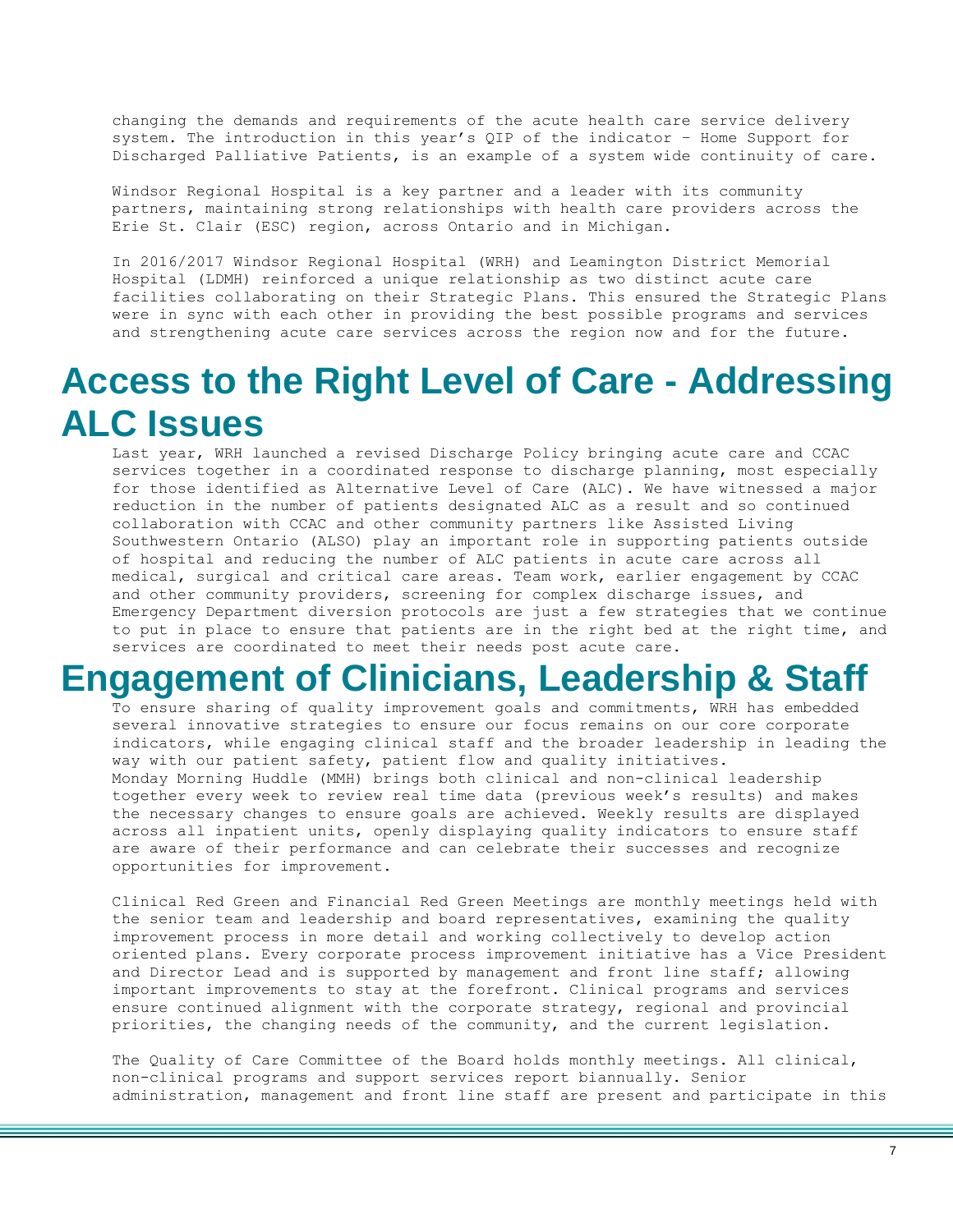presentation. Their report focuses on their program scorecard and addresses strategies utilized to address program area strengths and weaknesses. Patients and their families supported by the hospital's Patient Advocate are invited to participate in this meeting to communicate their positive and negative patient care experiences. Staff and leadership from the identified areas are present to respond to process improvements, questions and concerns.

Strategic leadership retreats occur throughout the year and include the members of the Board of Directors, the Executive team, Medical and program leadership with the goal of generating awareness of specific priorities and strategic directions and responding to any challenges.

Leadership Rounding was re-introduced in 2016 and standard work was developed between both campuses. This continues to be rolled out in 2017. Leadership Rounding helps to demonstrate to our staff, the organization's commitment to patient centered care. When leadership takes the time to speak to patients, they understand that their perceptions are important. Leadership rounding occurs in all inpatient and outpatient areas. Every operational leader rounds on patient/families daily. The goal is to visit every inpatient at some point in their stay and reach 10% of the outpatient population.

WRH recognizes the importance of supporting staff in their quality improvement efforts. With a strong investment in education and training, WRH encourages front line staff, physicians and leadership to present at conferences. WRH fosters a learning environment that provides the necessary tools and knowledge to support staff to achieve their own personal and professional goals. In turn, this helps to promote a positive work environment with a focus on quality improvement.

WRH's staff recognition program called 'Above and Beyond' recognizes staff for going the extra mile. The program operates with recognition being submitted on line or by email by other staff, patients, families and visitors. The Patient Experience Committee reviews the letters of recognition and awards staff a certificate and a token identifying the act of care and compassion. The tokens can be turned in for gift certificates. Our recognition goes one step further; those recognized for Above and Beyond are photographed for banners, posters and promotional material. Many can be found on the 'Wall of Fame" at each campus.

## **Resident, Patient, Client Engagement**

Patient engagement is fundamental to the QIP's core objective of continually improving the care experience of our patients and their families. The belief that partnerships among patients, families and health care providers are mutually beneficial to all parties is at the core of WRH's Patient and Caregiver Council (PCC). Involving patients and their families in the care provided is embedded in the culture at WRH. The Patient and Caregiver Council reviewed the QIP and provided feedback. The Patient and Caregiver Council provide insight to professional staff, nurses, and other health care providers to ensure that the highest level of care is delivered.

The goals of the Council are:

- Improve patient safety and the delivery of quality of care;
- Promote improvements in processes and services;
- Enhance communication with patients among hospital personnel;
- Improve navigation through and within the health care system.

Patients are an important part of the standardization and optimization process improvement initiatives. During review and standardization of processes, patients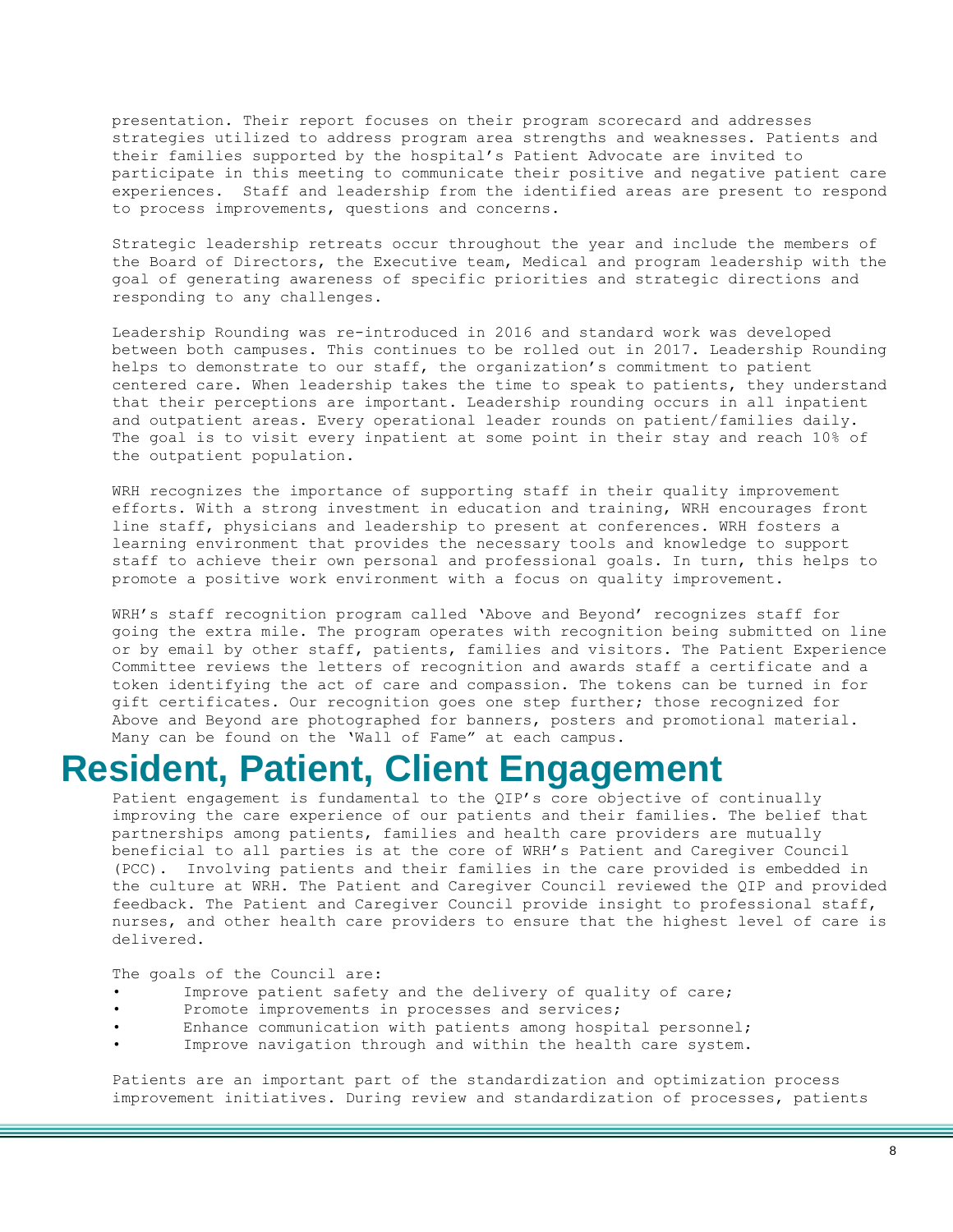provide important input in areas such as: mapping sessions to identify current process gaps, opportunities to redesign processes to eliminate 'waste'; creating patient experience surveys for immediate feedback about process changes; redesigning patient education materials; attending hospital celebrations highlighting work done to date; sharing their involvement in newsletters / website / videos; and testing new approaches through engagement in improvement team meetings.

When health care is perceived though the eyes of the patient and family and/or caregivers, research shows that the quality of care rises, costs decrease, provider satisfaction increases and the overall patient care experience improves. WRH is taking great strides in narrowing the gap between the kind of care patients receive and the kind of care they should be receiving. Patient satisfaction is one of the more difficult indicators to improve upon and can take years for an initiative focused on patient satisfaction to demonstrate improvement. As such, it is important to consider both patient experience and patient satisfaction, and use the information gathered to design care and services that consistently and reliably deliver an ideal patient experience. Patient satisfaction surveys were once the traditional method of filling out a paper based questionnaire and then mailing back the completed survey to NRC Picker. In 2017, we will continue to roll out the email version of our patient satisfaction surveys, allowing patients to provide their email address at the time of admission.

Every patient admitted to the hospital receives a Welcome Letter from the President and CEO, where patients are welcomed and provided with my personal phone number. Of the phone calls received, the majority (over 90%) are from grateful patients wanting to share their stories of hope, care, and compassion.

Service Recovery is a program that strives to 'makes things right when they go wrong'. It is about doing what we can to satisfy our patients and their loved ones – when services have failed. Our patients have praised us for responding to their issues in our patient satisfaction surveys and resolving their complaints and concerns. Coffee cards, parking passes, etc. are provided to patients as a token of our commitment to this endeavor.

Our 'Well-Come Mat Program' continues to receive positive feedback from patients and their families across both sites of Windsor Regional Hospital. Volunteers visit every newly admitted patient to provide an orientation to Windsor Regional Hospital including information on patient directories, food services, parking, television services, and other patient related information.

#### **Staff Safety & Workplace Violence**

Windsor Regional Hospital has a zero tolerance approach to workplace violence and is committed to providing safe, healthy and secure work environment where the dignity and worth of every person is respected. WRH's 'Creating a Safe Workplace' Program is comprised of policies and procedures that address violence and include: Creating a Safe Workplace, Code White/Management of Aggressive and/or Violent Individuals; Flagging Patient Behavior Policy; Intimate Partner/Domestic Violence Policy and the Professional Staff – Creating a Safer Workplace Policy. These policies as well as de-escalation techniques are introduced at all Hospital Wide Orientation sessions and reinforced with the Safe Workplace mandatory e-learn for all staff. Utilizing our existing risk management software, WRH created our own workplace violence risk management form providing an easy and accessible electronic form and alerting system for all staff.